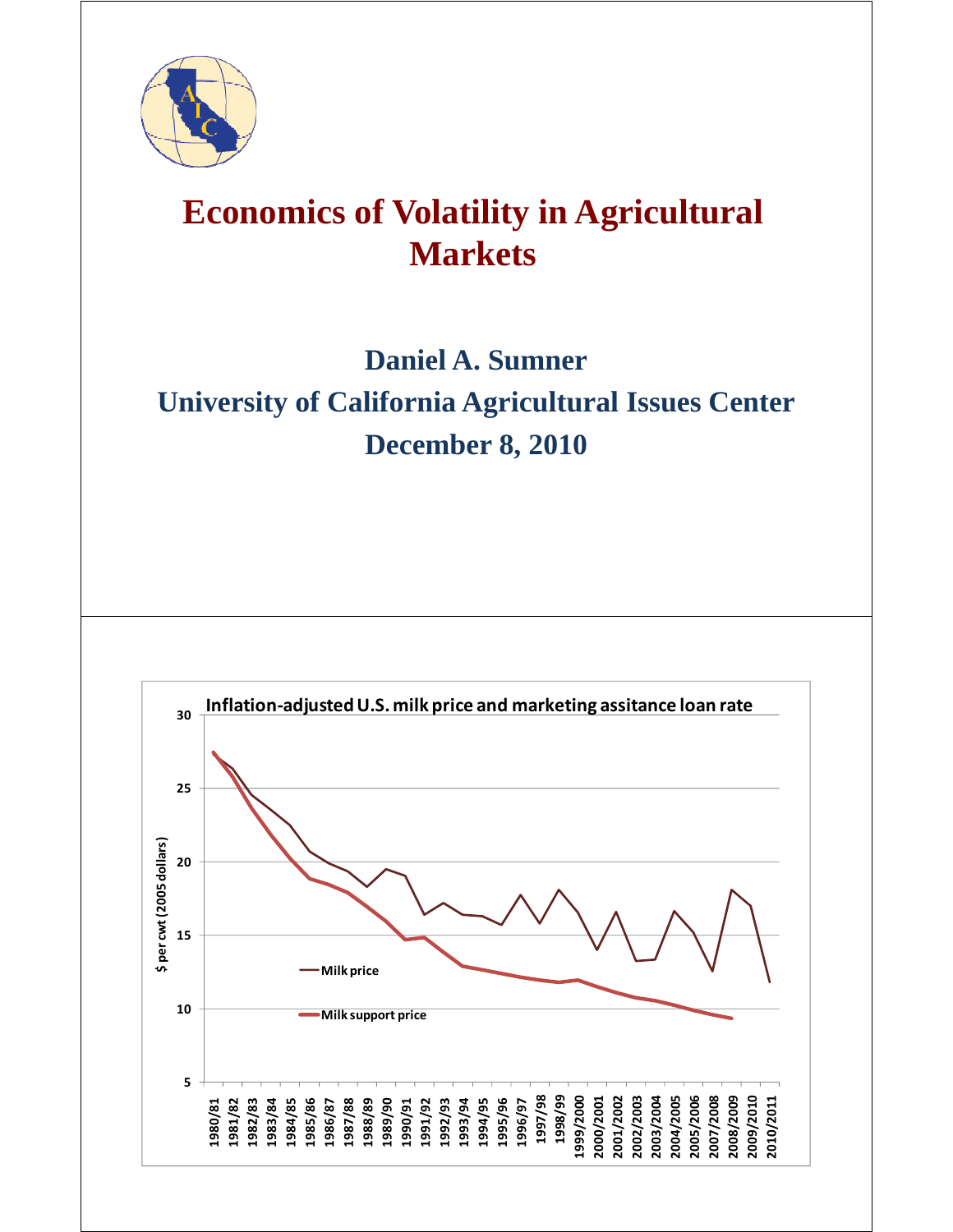

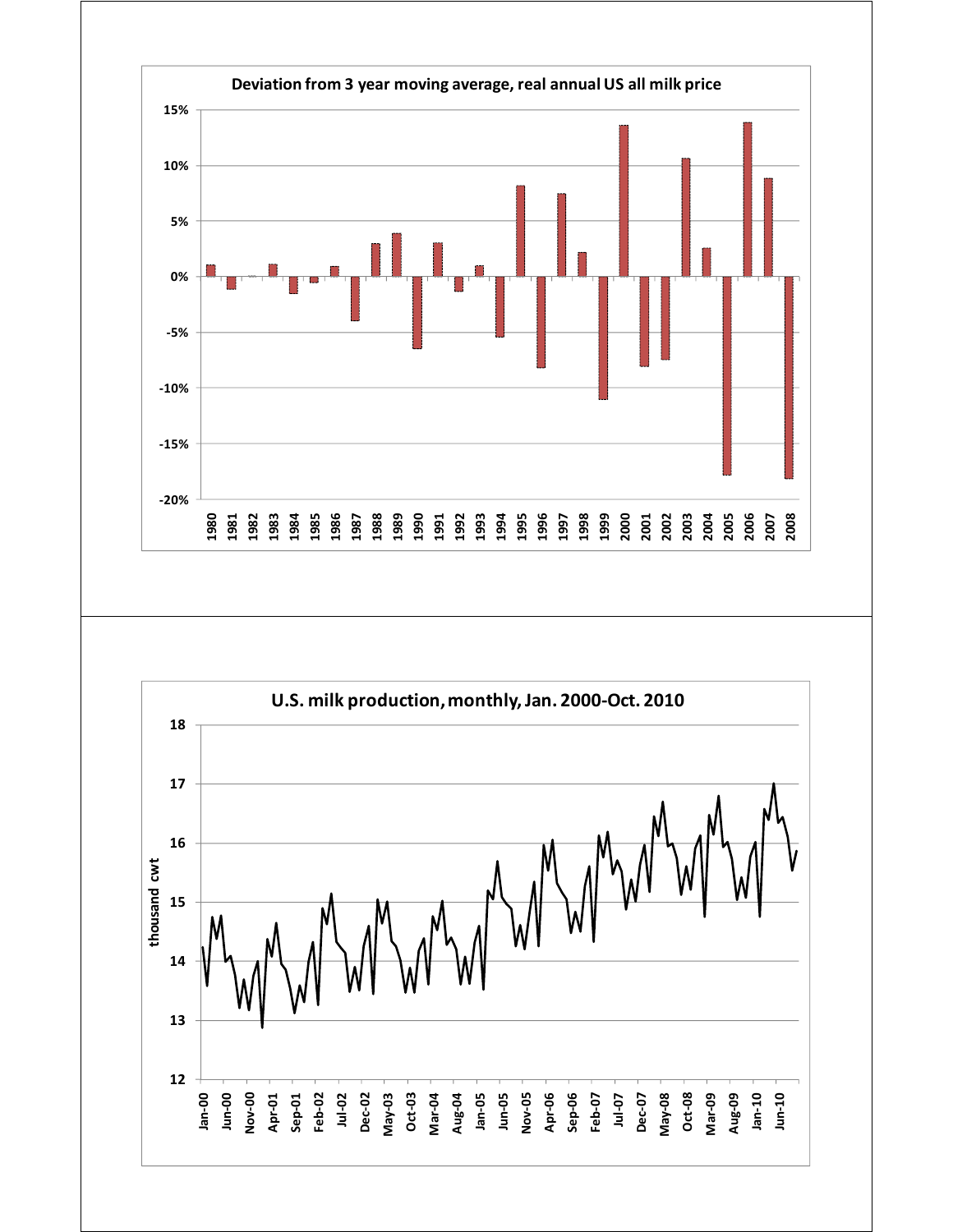

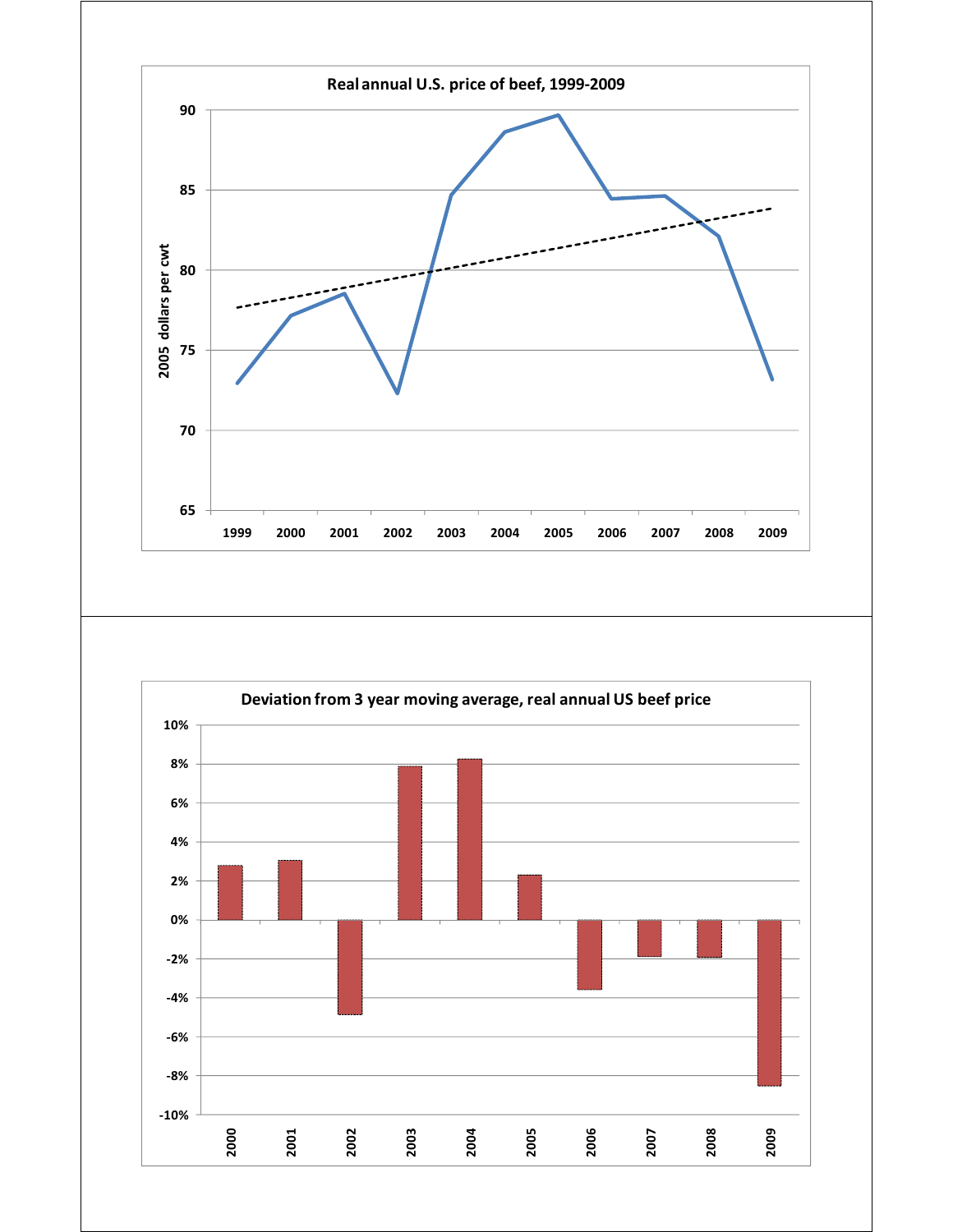

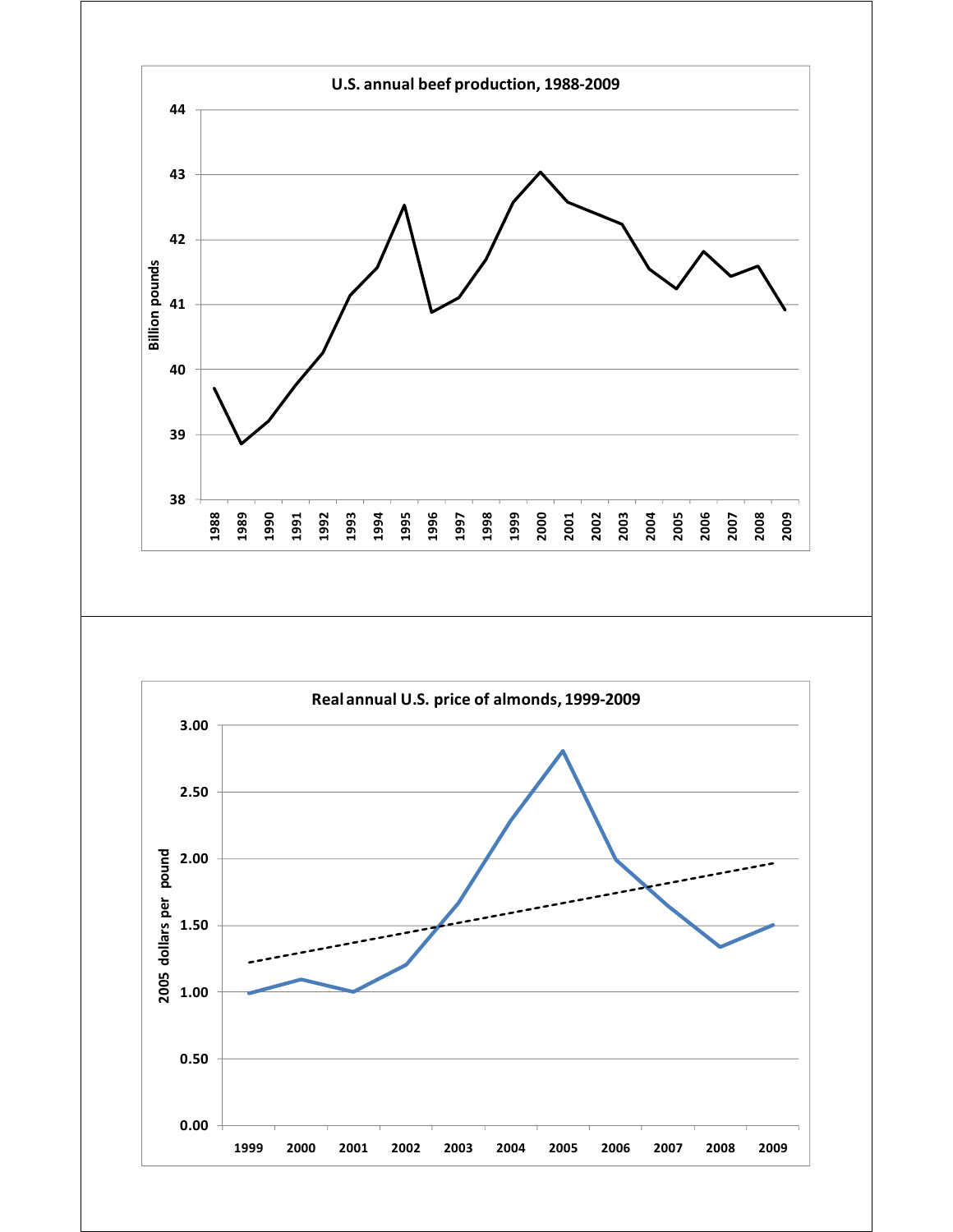

![](_page_4_Figure_1.jpeg)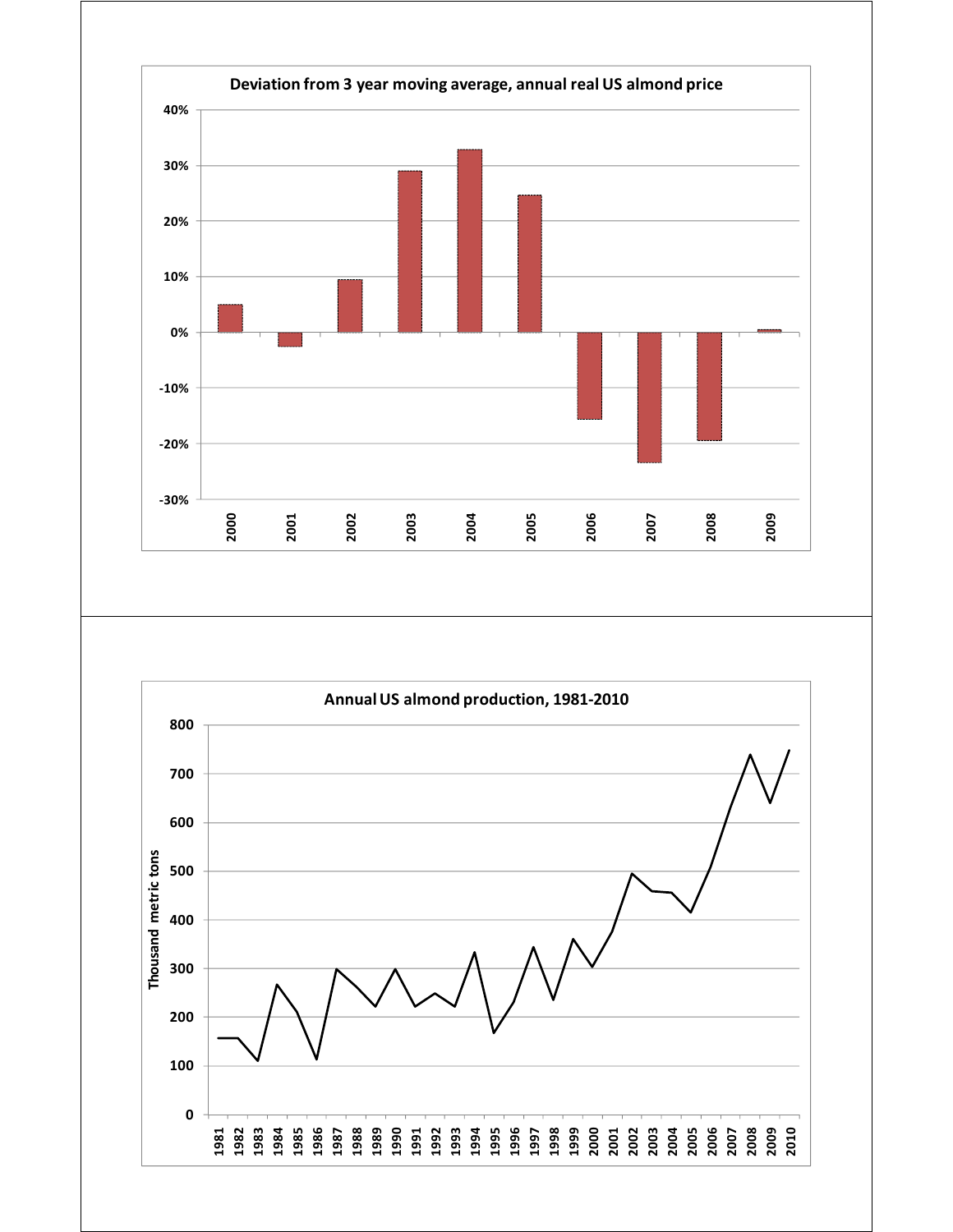![](_page_5_Figure_0.jpeg)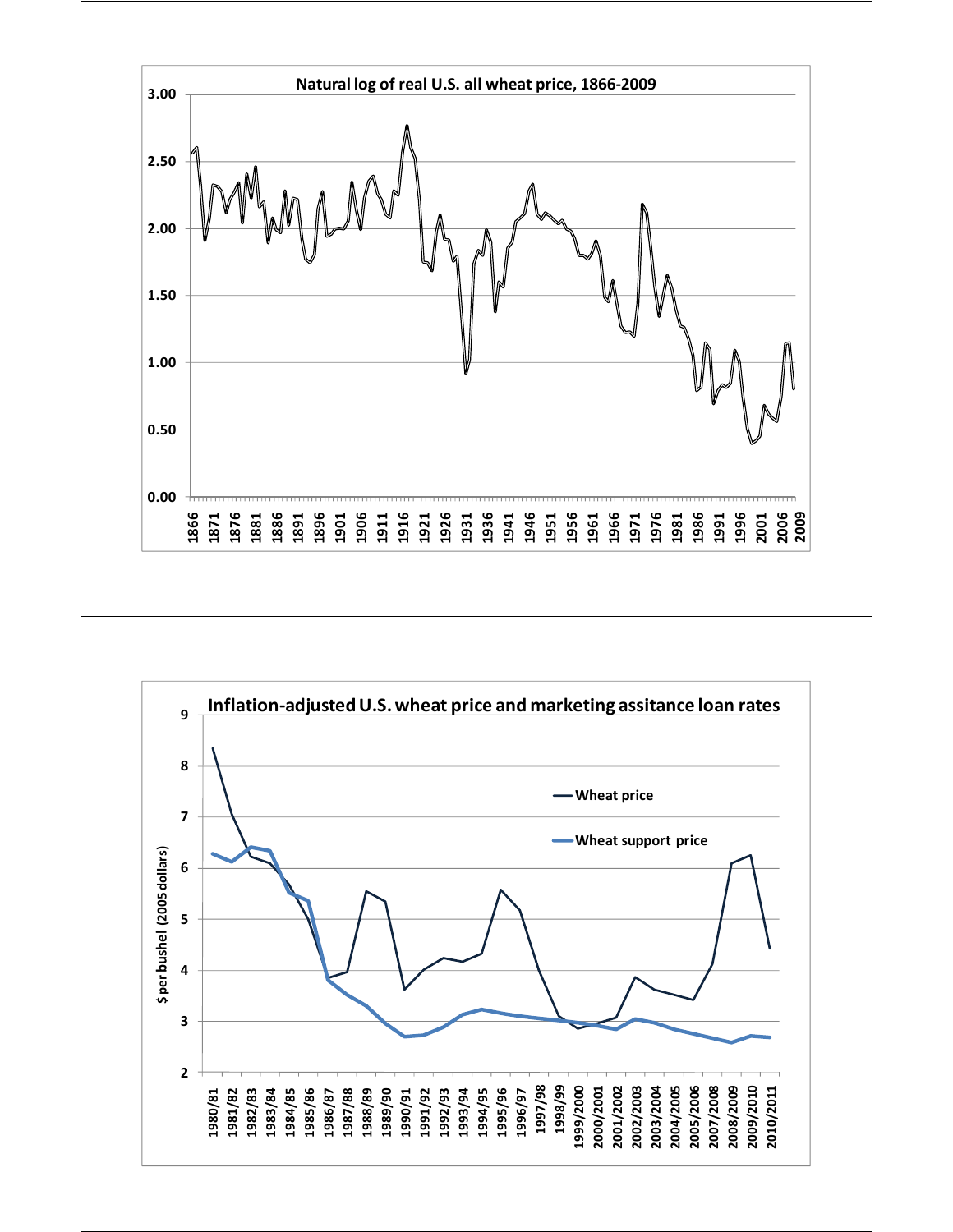![](_page_6_Figure_0.jpeg)

![](_page_6_Figure_1.jpeg)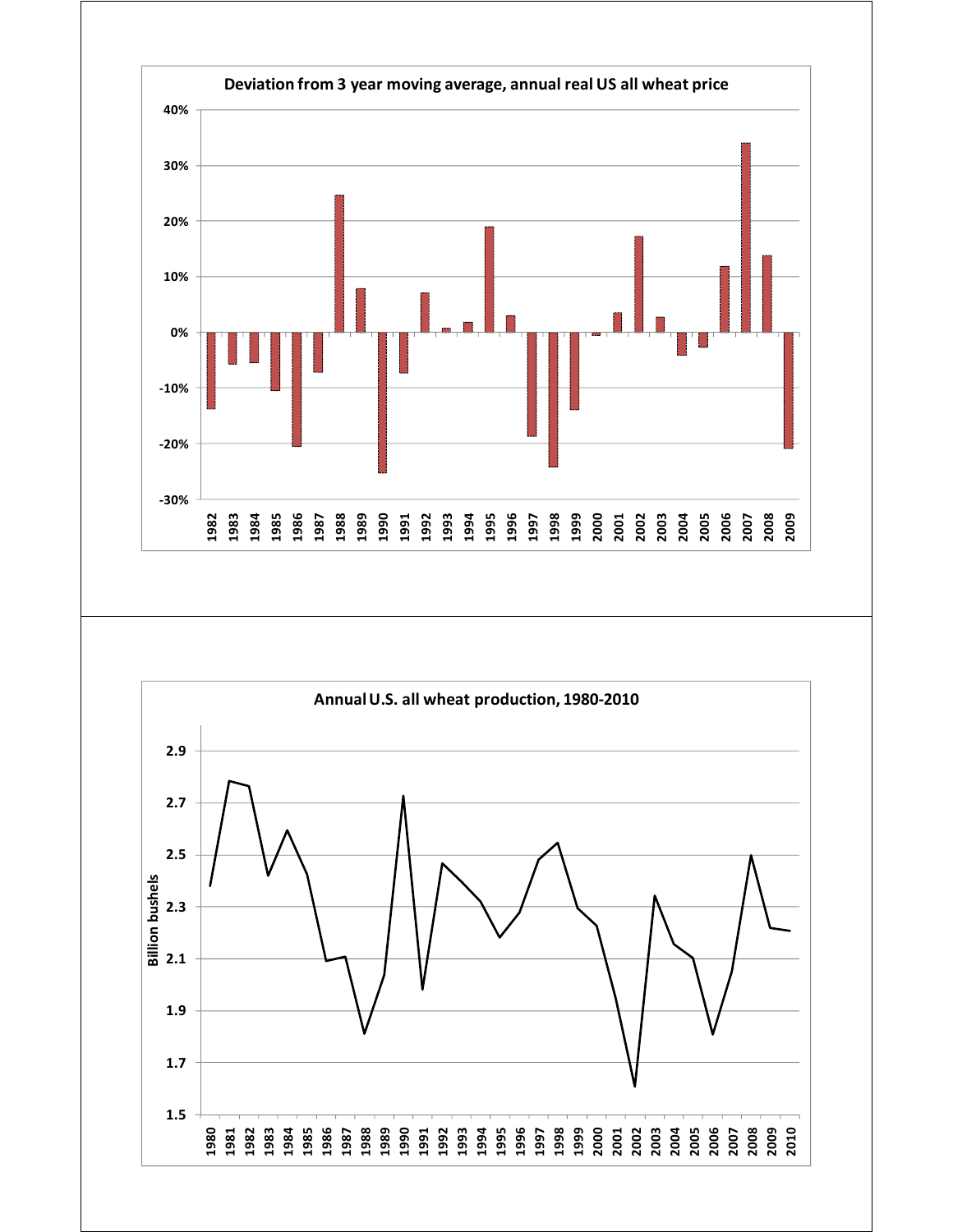![](_page_7_Figure_0.jpeg)

![](_page_7_Figure_1.jpeg)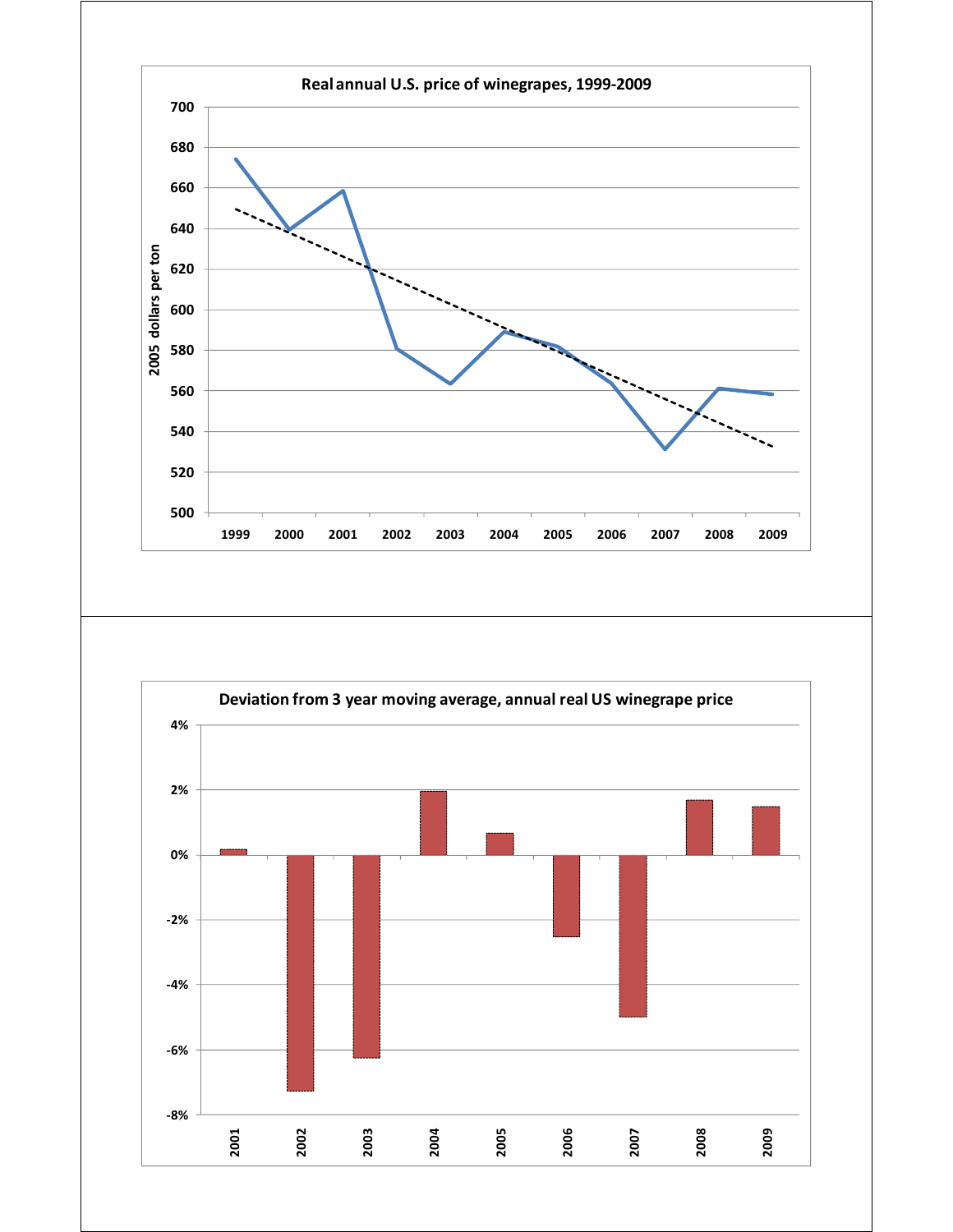![](_page_8_Figure_0.jpeg)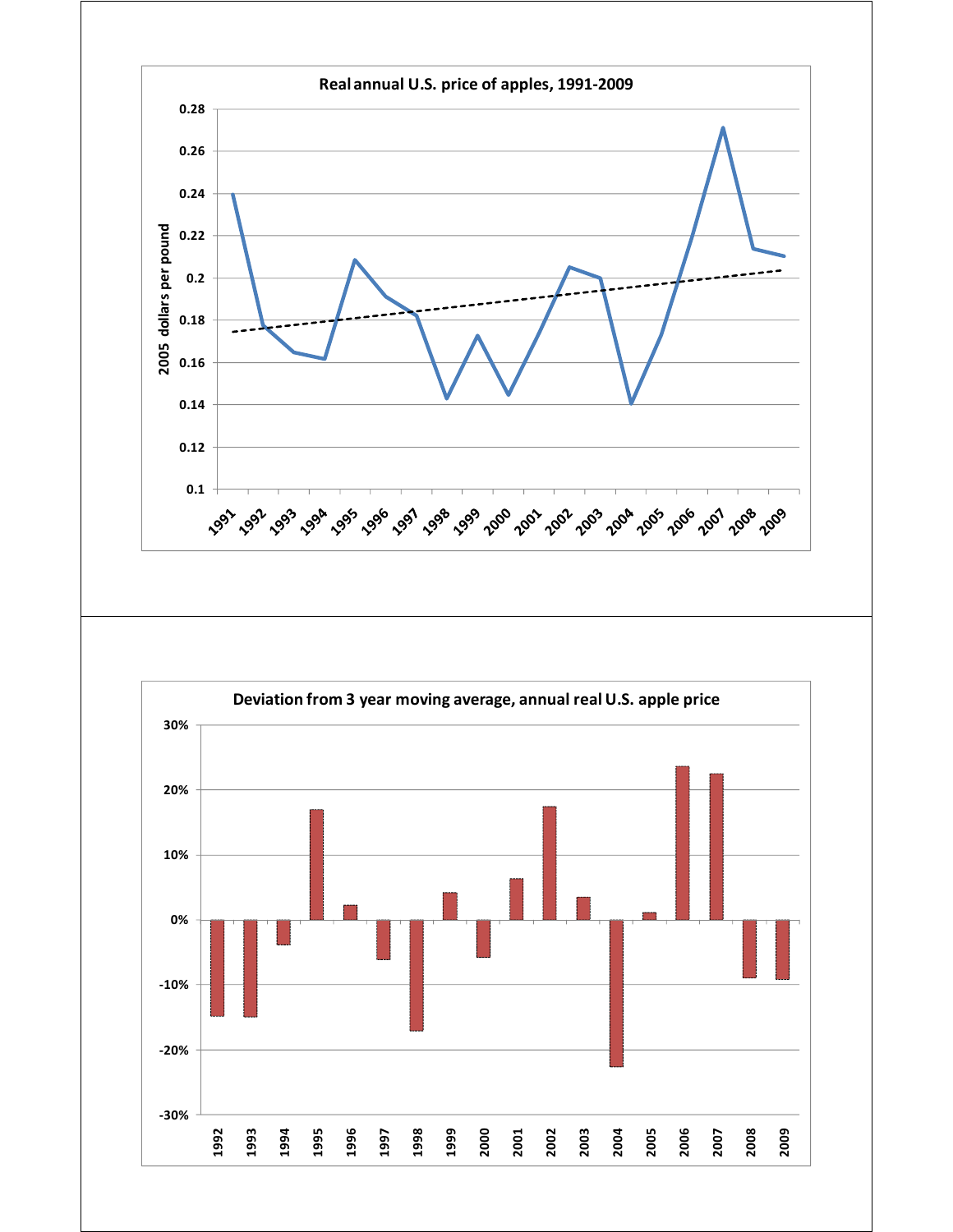![](_page_9_Figure_0.jpeg)

![](_page_9_Figure_1.jpeg)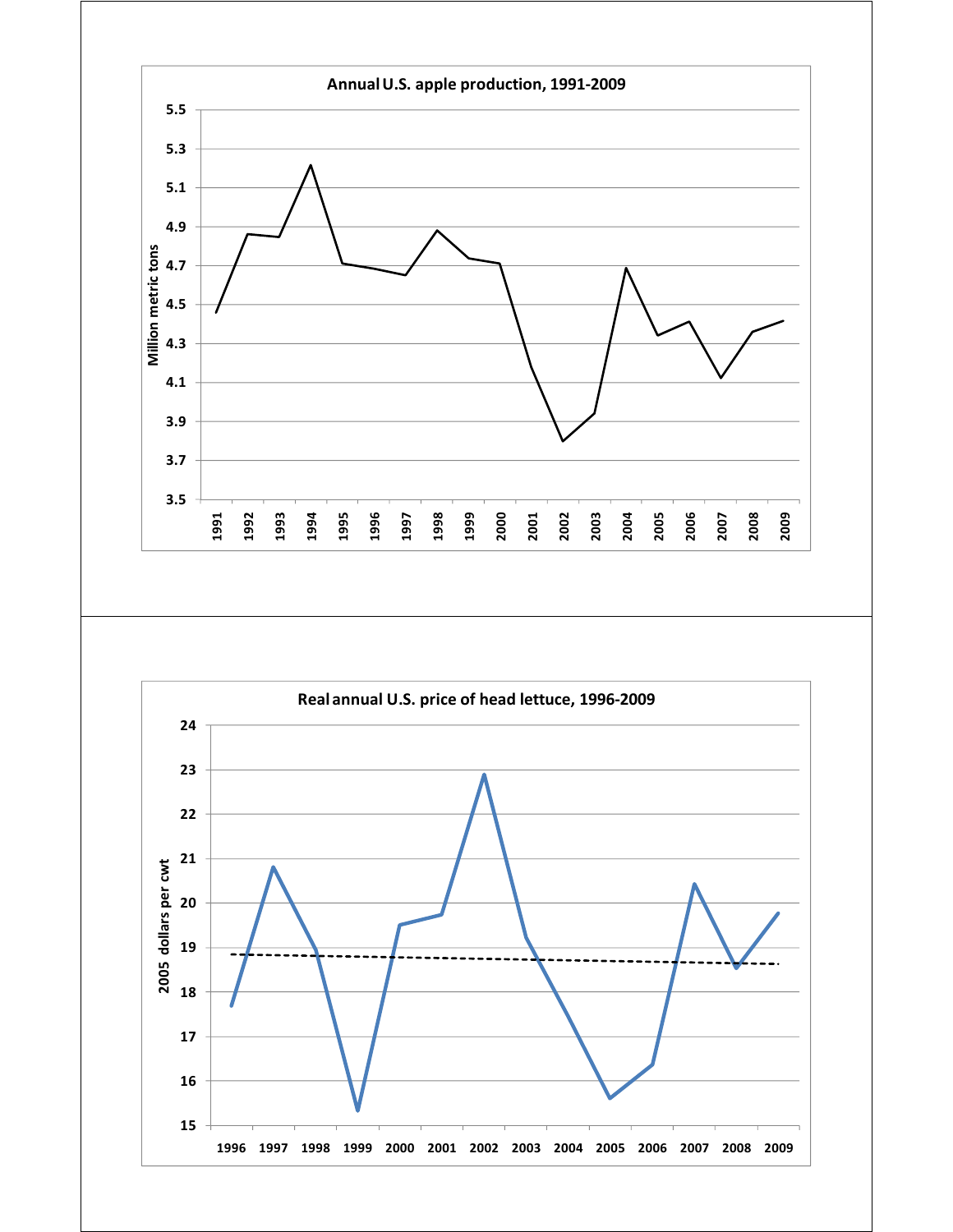![](_page_10_Figure_0.jpeg)

![](_page_10_Figure_1.jpeg)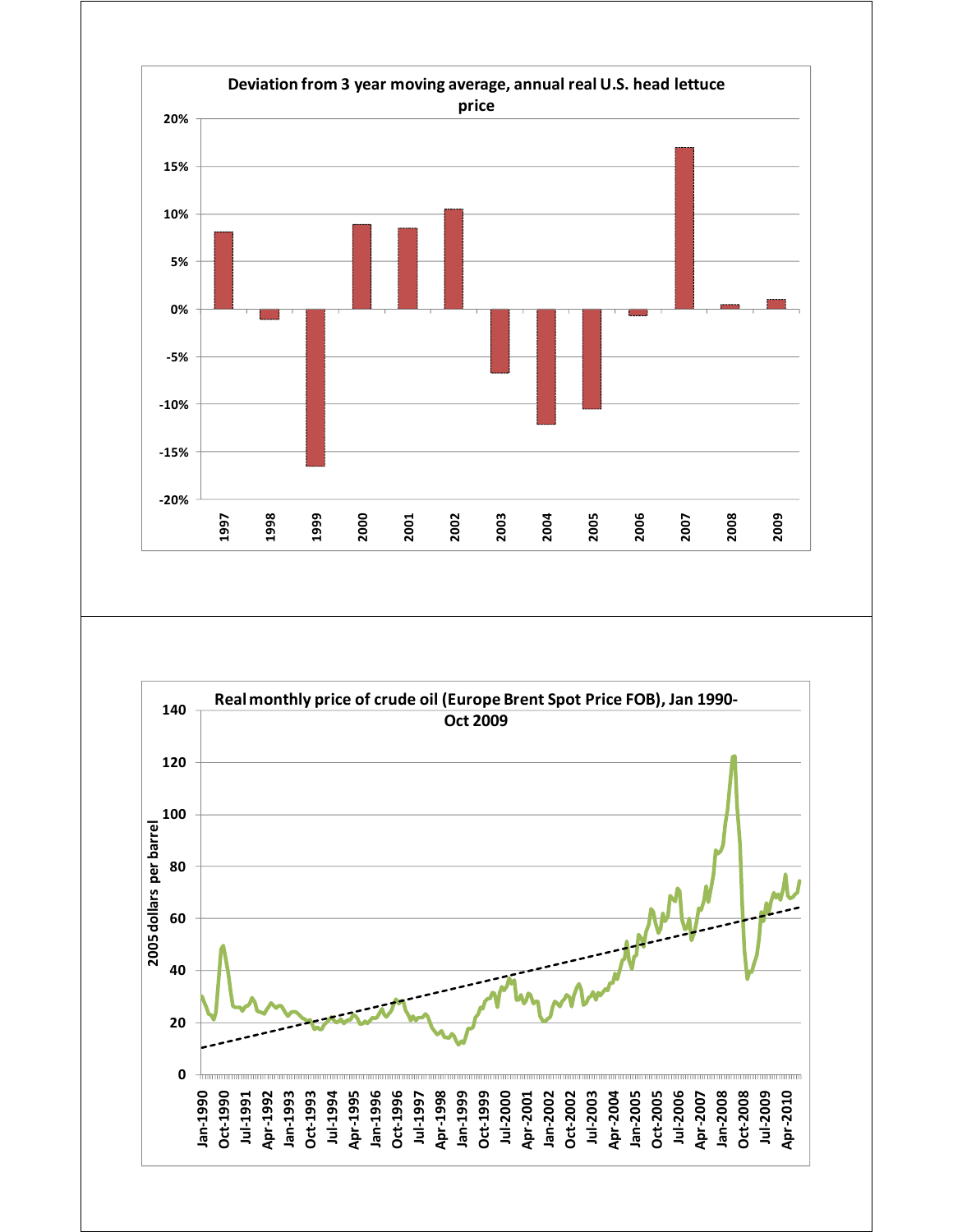![](_page_11_Figure_0.jpeg)